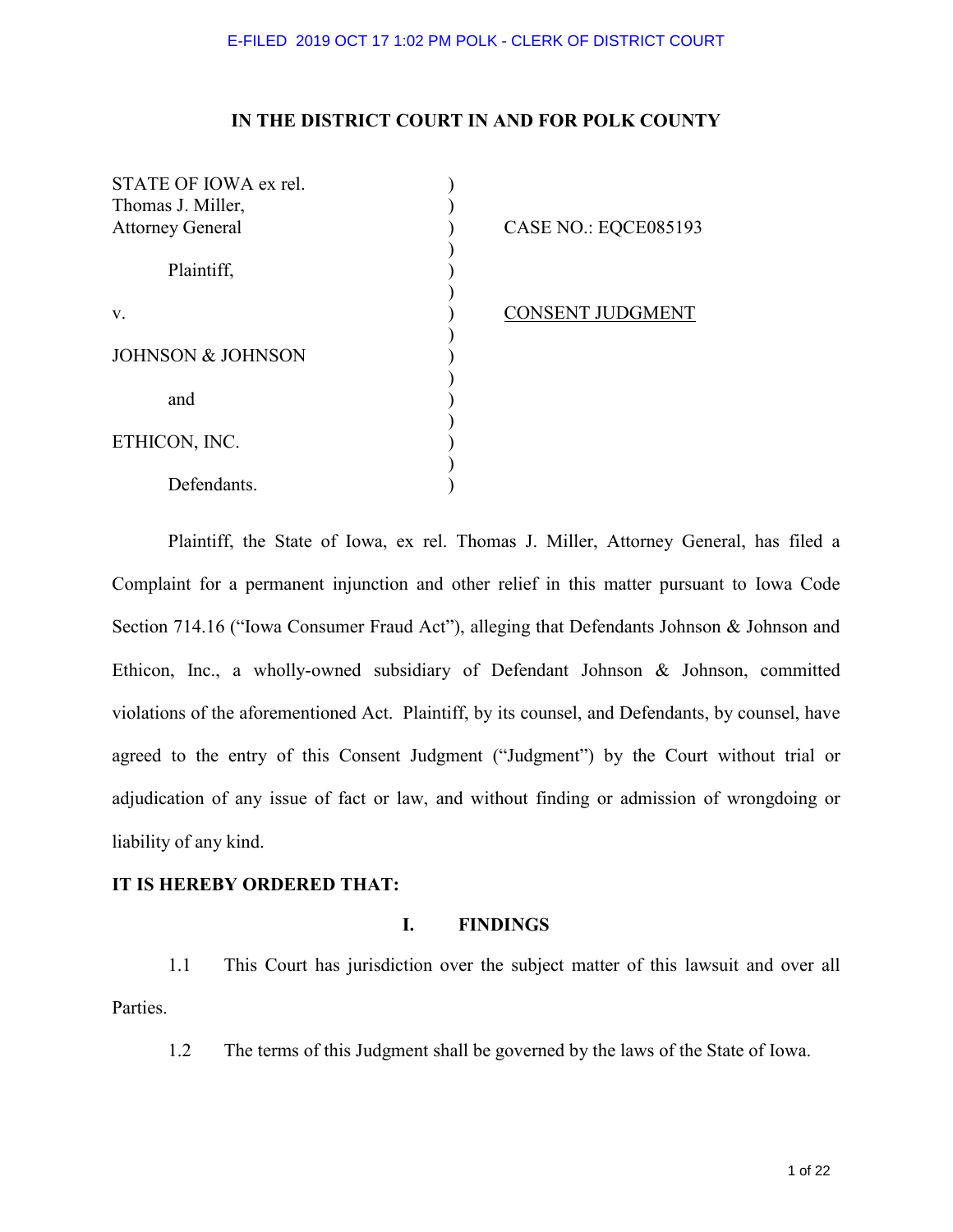1.3 Entry of this Judgment is in the public interest and reflects a negotiated agreement among the Parties.

1.4 The Parties have agreed to resolve the issues resulting from the Covered Conduct by entering into this Judgment.<sup>1</sup>

1.5 Defendants are willing to enter into this Judgment regarding the Covered Conduct in order to resolve the Attorneys General's concerns under the State Consumer Protection Laws as to the matters addressed in this Judgment and thereby avoid significant expense, inconvenience, and uncertainty.

1.6 Defendants are entering into this Judgment solely for the purpose of settlement, and nothing contained herein may be taken as or construed to be an admission or concession of any violation of law, rule, or regulation, or of any other matter of fact or law, or of any liability or wrongdoing, all of which Defendants expressly deny. Defendants do not admit any violation of the State Consumer Protection Laws set forth in footnote 4, and do not admit any wrongdoing that was or could have been alleged by any Attorney General before the date of the Judgment under those laws. No part of this Judgment, including its statements and commitments, shall constitute evidence of any liability, fault, or wrongdoing by Defendants. This document and its contents are not intended for use by any third party for any purpose, including submission to any court for any purpose.

1.7 This Judgment shall not be construed or used as a waiver or limitation of any defense otherwise available to Defendants in any other action, or of Defendants' right to defend from, or make any arguments in, any private individual action, class claims or suits, or any other governmental or regulatory action relating to the subject matter or terms of this Judgment. This

l

<sup>&</sup>lt;sup>1</sup> This agreement is entered into pursuant to and subject to the State Consumer Protection laws cited in footnote 4.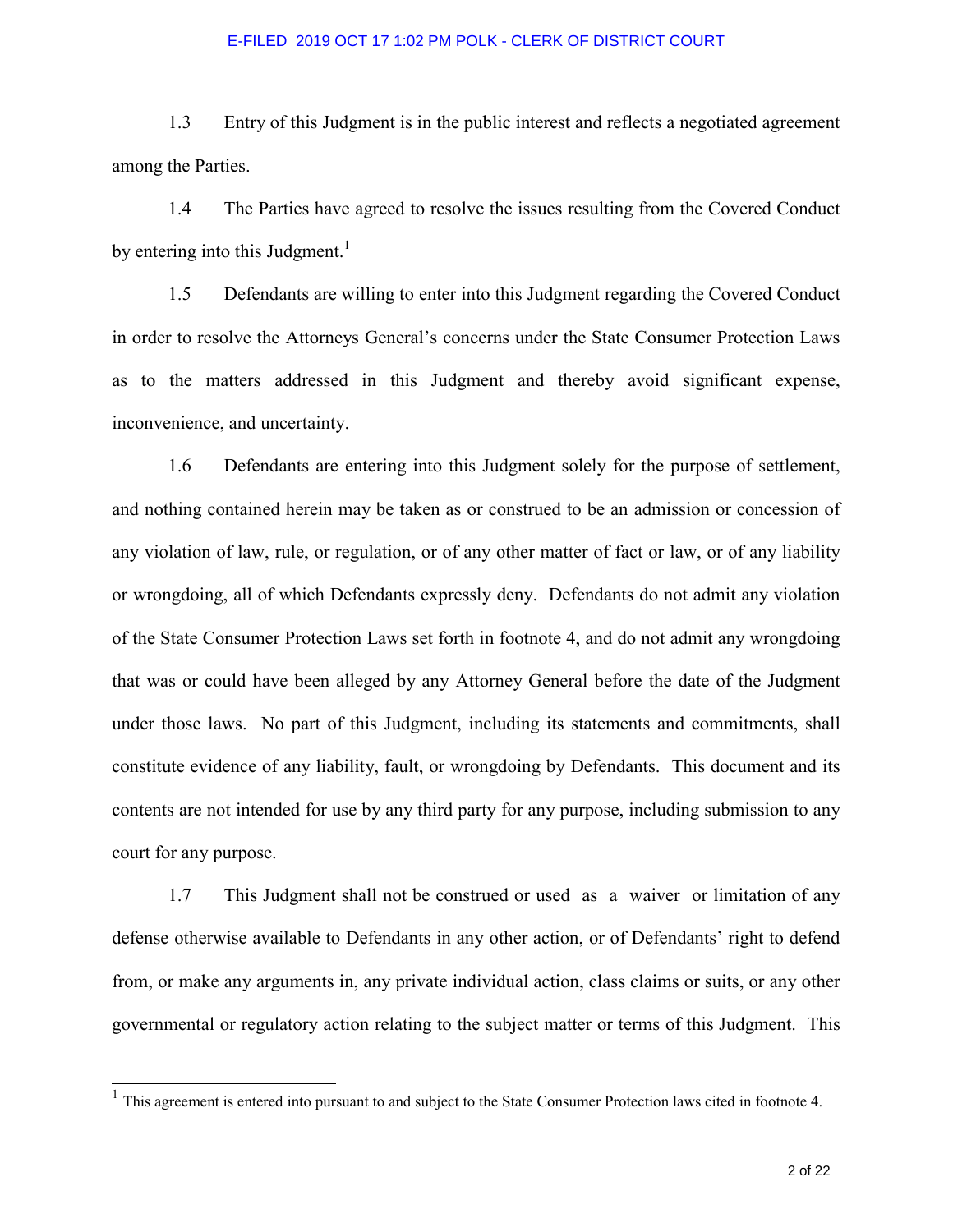Judgment is made without trial or adjudication of any issue of fact or law or finding of liability of any kind. Notwithstanding the foregoing, a State may file an action to enforce the terms of this Judgment.

1.8 It is the intent of the Parties that this Judgment not be admissible in other cases or binding on Defendants in any respect other than in connection with the enforcement of this Judgment.

1.9 No part of this Judgment shall create a private cause of action or confer any right to any third party for violation of any federal or state statute.

1.10 This Judgment (or any portion thereof) shall in no way be construed to prohibit Defendants from making representations with respect to any Ethicon products that are required under Federal law or regulations or in Food and Drug Administration ("FDA") approved or cleared Labeling.

- 1.11 Nothing in this Judgment shall require Defendants to:
- (a). take any action that is prohibited by the Food, Drug and Cosmetic Act, 21 U.S.C. § 301 *et seq*. ("FDCA") or any regulation promulgated thereunder, or by the FDA; or
- (b). fail to take any action that is required by the FDCA or any regulation promulgated thereunder, or by the FDA.

### **II. DEFINITIONS**

The following definitions shall be used in construing the Judgment:

2.1 "Covered Conduct" shall mean Ethicon's marketing and promotional practices, and dissemination of information to Health Care Providers (HCPs) and consumers, regarding Surgical Mesh products up to the Effective Date of the Judgment.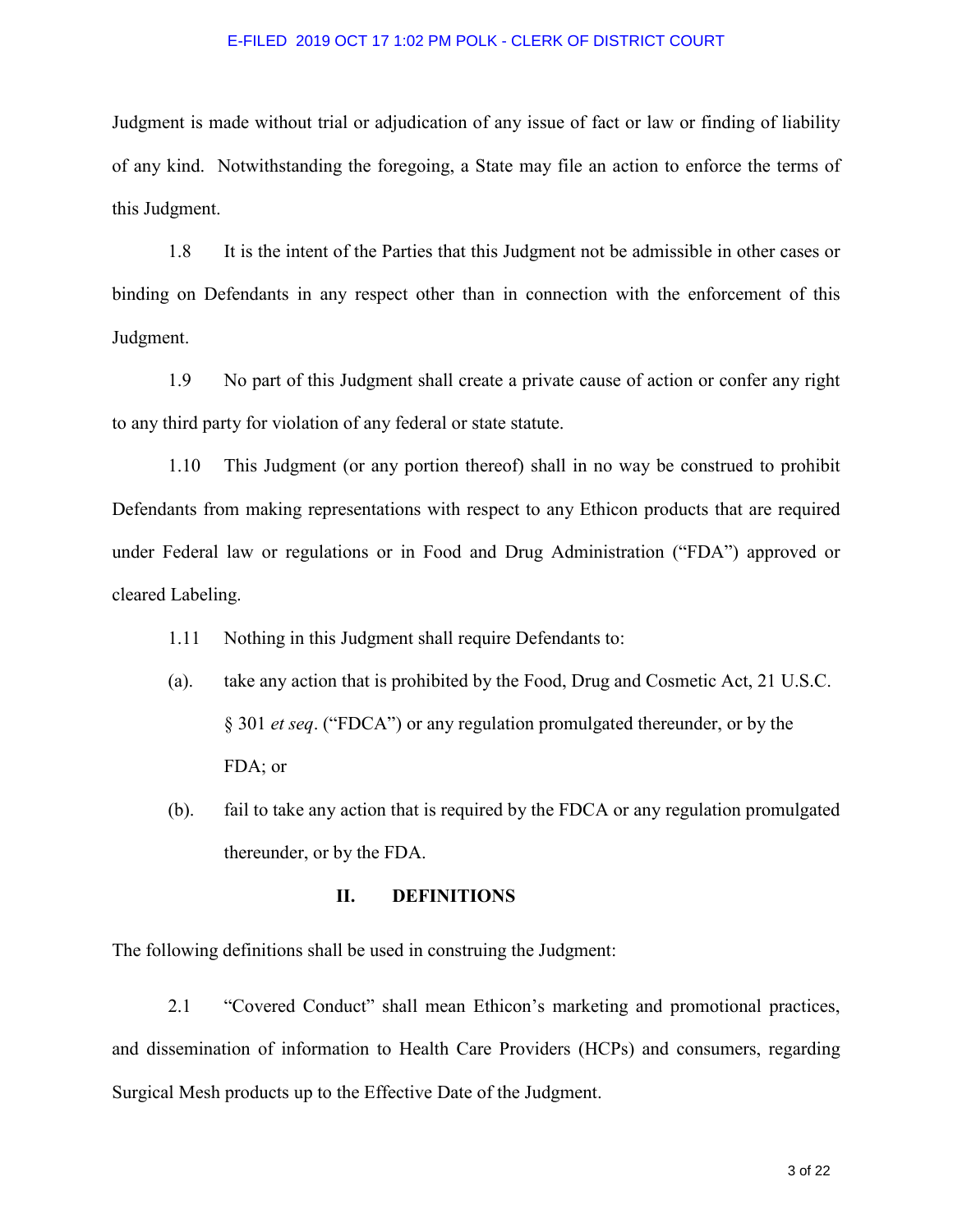2.2 "Effective Date" shall mean the date on which a copy of the Judgment, duly executed by Defendants and by the Signatory Attorney General, is approved by, and becomes a Judgment of the Court.

2.3 "Health Care Provider" or "HCP" shall mean any physician or other health care practitioner, who is licensed to provide health care services or to prescribe pharmaceutical products and/or medical devices.

2.4 "Defendants" shall mean Johnson & Johnson, Ethicon, Inc., and all of their officers, directors, employees, representatives, agents, affiliates, parents, subsidiaries, assigns and successors.

2.5 "Multistate Executive Committee" shall mean the Attorneys General and their staffs representing Florida, Indiana, Maryland, Ohio, South Carolina, and Texas.

 2.6 "Multistate Working Group" shall mean the Attorneys General and their staffs representing Alabama, Alaska, Arizona, Arkansas, Colorado, Connecticut, Delaware, District of Columbia, Delaware, Florida, Georgia, Hawaii<sup>2</sup>, Idaho, Illinois, Indiana, Iowa, Kansas, Louisiana, Maine, Maryland, Massachusetts, Michigan, Missouri, Montana, Nebraska, Nevada, New Jersey, New Mexico, New York, North Carolina, North Dakota, Ohio, Oklahoma, Pennsylvania, Rhode Island, South Carolina, South Dakota, Tennessee, Texas, Utah<sup>3</sup>, Vermont, Virginia, and Wisconsin.

 $\overline{a}$ 

 $2<sup>2</sup>$  Hawaii is being represented on this matter by its Office of Consumer Protection, an agency which is not part of the state Attorney General's Office, but which is statutorily authorized to undertake consumer protection functions, including legal representation of the State of Hawaii. For simplicity, the entire group will be referred to as the "Attorneys General," and such designation, as it includes Hawaii, refers to the Executive Director of the State of Hawaii Office of Consumer Protection.

<sup>&</sup>lt;sup>3</sup> With regard to Utah, the Utah Division of Consumer Protection is charged with administering and enforcing the Consumer Sales Practices Act, the statute relevant to this judgment/order. References to the "States," "Parties," or "Attorneys General," with respect to Utah, refers to the Utah Division of Consumer Protection.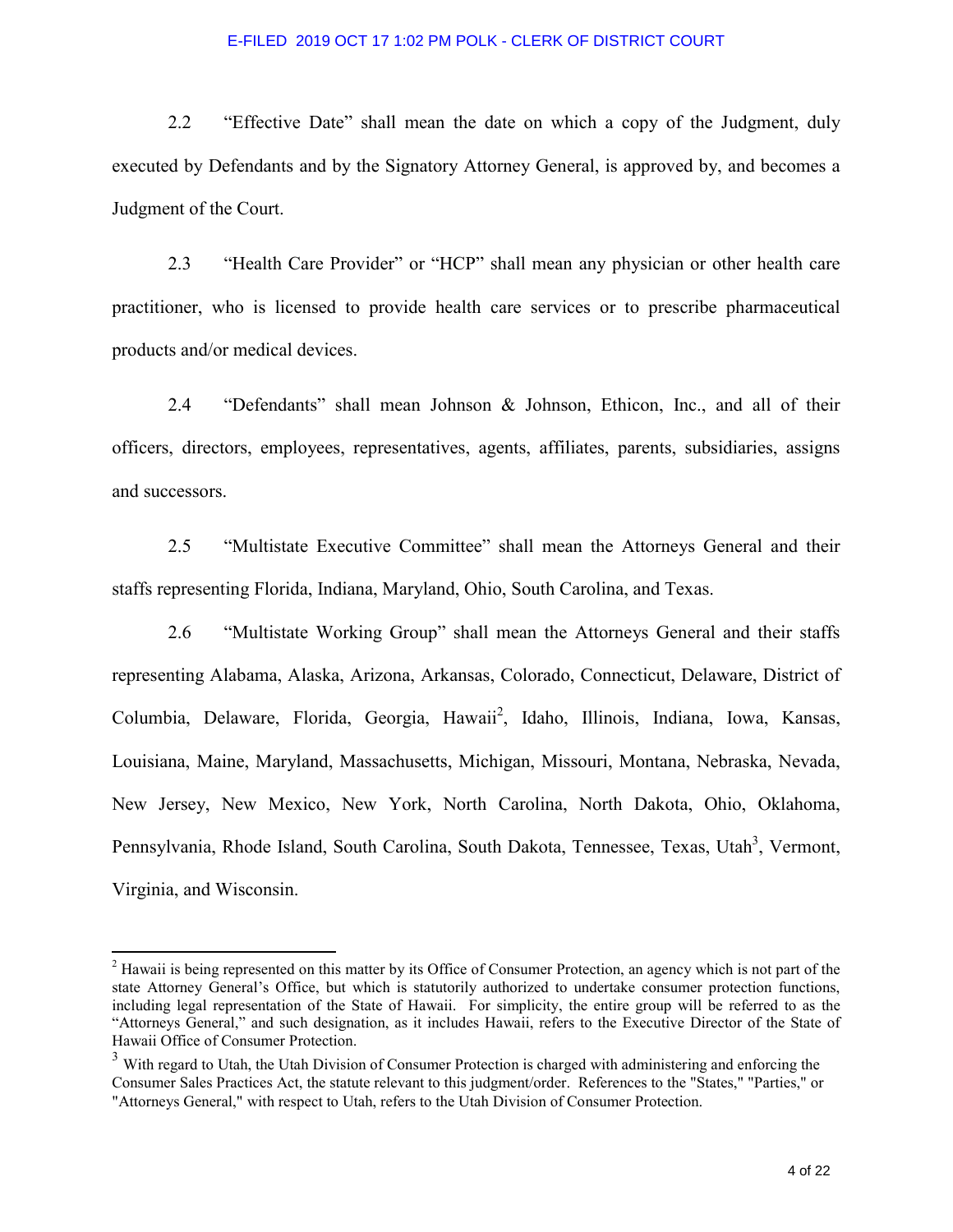2.7 "Parties" shall mean Defendants as defined in Section 2.4 and the Signatory Attorney General.

2.8 "Promotion," "Promotional," "Promoting," "Promote," or "Promoted" shall mean any representation made to HCPs, patients, consumers, payors or other customers, and other practices intended to increase sales or that attempt to influence prescribing practices of HCPs.

2.9 "Risks" shall mean the complications of Surgical Mesh, including complications discovered subsequent to the Effective Date, which constitute clinically significant risks material to an HCP's decision to implant Surgical Mesh. Risks shall be set forth in the Surgical Mesh Instructions-for-Use/Information-for-Use (IFU/IFUs), and include the following:

- **EXECUTE:** complications that cannot be eliminated with surgical technique;
- complications that are specifically associated with the use of Surgical Mesh (as opposed to non-mesh surgery); and
- complications that are otherwise specified in this Judgment.

2.10 "Signatory Attorney General" shall mean the Attorney General of Iowa, or his/her authorized designee, who has agreed to this Judgment.

2.11 "Sponsor," "Sponsorship," or "Sponsored" shall mean to pay for in whole or in part, to provide financial support or subsidization, or to provide goods or materials of value in support, but does not include de minimis contributions of money, goods, or materials.

2.12 "State Consumer Protection Laws" shall mean the consumer protection laws cited in Footnote 4 under which the Attorneys General have conducted the investigation.<sup>4</sup>

 $\overline{a}$ 

<sup>4</sup>ALABAMA – Alabama Deceptive Trade Practices Act § 8-19-1 *et seq*. (2002); ALASKA – Alaska Unfair Trade Practices and Consumer Protection Act AS 45.50.471 – 45.50.561; ARIZONA - Consumer Fraud Act, A.R.S. §44- 1521 et seq.; ARKANSAS – Arkansas Deceptive Trade Practices Act, Ark. Code Ann. § 4-88-101, et seq.; COLORADO – Colorado Consumer Protection Act, Colo. Rev. Stat. § 6-1-101 et seq.; CONNECTICUT – Connecticut Unfair Trade Practices Act, Conn. Gen Stat. §§ 42-110a through 42-110q; DELAWARE – Delaware Consumer Fraud Act, Del. CODE ANN. tit. 6, §§ 2511 to 2527; DISTRICT OF COLUMBIA, District of Columbia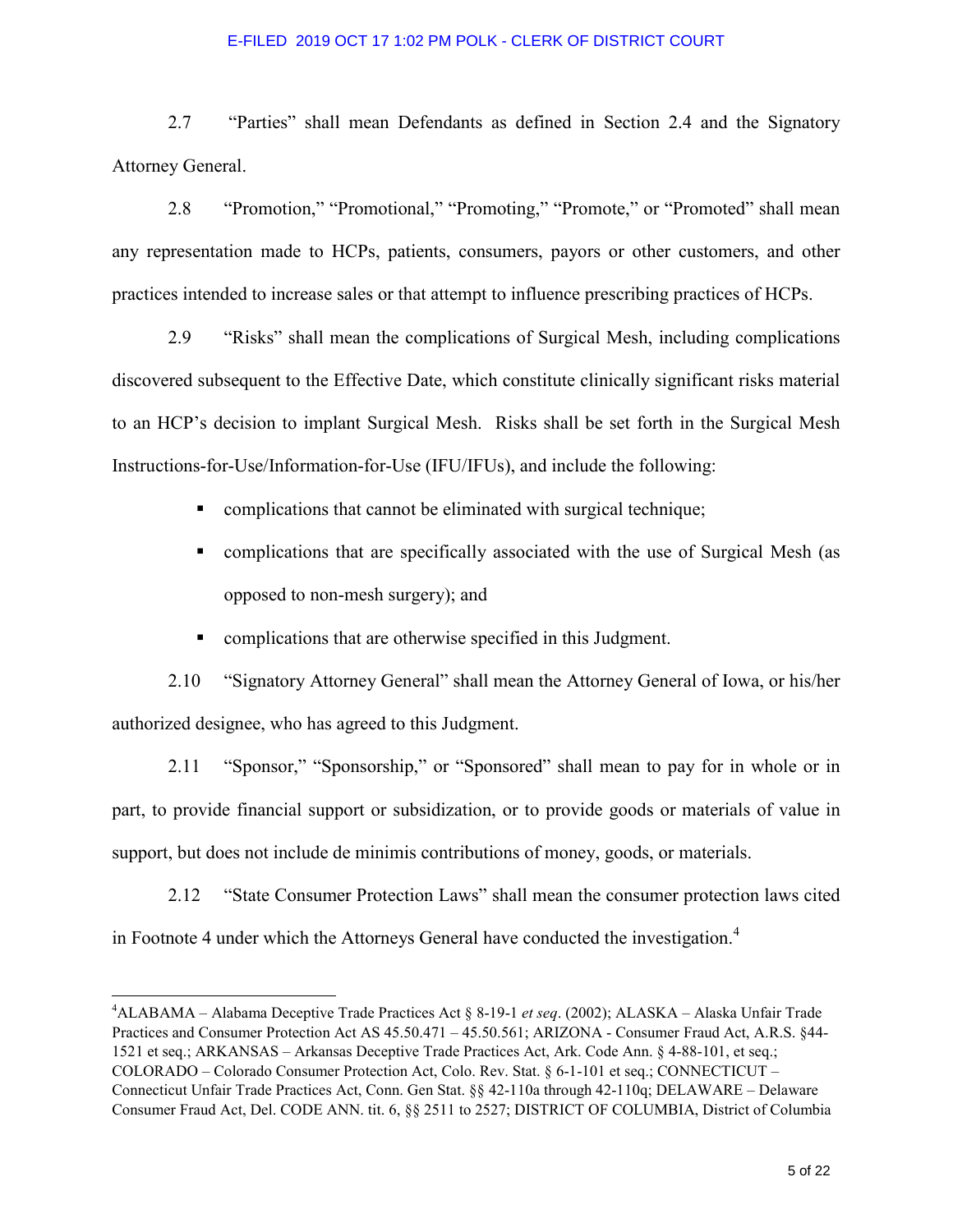2.13 "Surgical Mesh" shall mean any medical device (as the term "device" is defined in 21 U.S.C.  $\S$  321(h)) that contains synthetic, multi-strand, knitted or woven mesh and that is intended for transvaginal implantation in the pelvic floor to treat stress urinary incontinence (SUI) and/or pelvic organ prolapse (POP).

2.14 "Valid Scientific Evidence" shall have the meaning set forth in 21 CFR § 860.7.

2.15 Any reference to a written document shall mean a physical paper copy of the

document, electronic version of the document, or electronic access to such document.

l

Consumer Protection Procedures Act, D.C. Code §§ 28-3901 et seq.; FLORIDA – Florida Deceptive and Unfair Trade Practices Act, Part II, Chapter 501, Florida Statutes, 501.201 et. seq.; GEORGIA - Fair Business Practices Act, O.C.G.A. Sections 10-1-390 et seq.; HAWAII – Uniform Deceptive Trade Practice Act, Haw. Rev. Stat. Chpt. 481A and Monopolies; Restraint of Trade, Haw. Rev. Stat. Chpt. 480; IDAHO – Idaho Consumer Protection Act, Idaho Code § 48-601 et seq.; ILLINOIS – Consumer Fraud and Deceptive Business Practices Act, 815 ILCS 505/2 et seq. and Illinois Uniform Deceptive Trade Practices Act, 815 ILCS 510/1 et seq.; INDIANA – Deceptive Consumer Sales Act, Ind. Code §§ 24-5-0.5-0.1 to 24-5-0.5-12; IOWA - Iowa Consumer Fraud Act, Iowa Code Section 714.16; KANSAS - Kansas Consumer Protection Act, K.S.A. 50-623 et seq.; LOUISIANA – Unfair Trade-Practices and Consumer Protection Law, LSA-R.S. 51:1401, et seq.; MAINE – Maine Unfair Trade Practices Act, 5 M.R.S.A. §§205-A through 214; MARYLAND - Maryland Consumer Protection Act, Md. Code Ann., Com. Law §§ 13-101 et seq.; MASSACHUSETTS – Mass. Gen. Laws c. 93A, §§ 2 and 4; MICHIGAN – Michigan Consumer Protection Act, MCL § 445.901 et seq.; MISSOURI – Missouri Merchandising Practices Act, Mo. Rev. Stat. §§ 407.010 et seq.; MONTANA – Montana Consumer Protection Act §§ 30-14-101 et seq.; NEBRASKA – Consumer Protection Act, Neb. Rev. Stat. §§ 59-1601 et seq. and Uniform Deceptive Trade Practices Act, Neb. Rev. Stat. §§ 87-301 et seq.; NEVADA – Deceptive Trade Practices Act, Nevada Revised Statutes 598.0903 et seq.; NEW JERSEY – New Jersey Consumer Fraud Act, NJSA 56:8-1 et seq.; NEW MEXICO – NMSA 1978, § 57-12-1 to -26 (1967, as amended through 2019); NEW YORK – General Business Law Art. 22-A, §§ 349-50, and Executive Law § 63(12); NORTH CAROLINA – North Carolina Unfair and Deceptive Trade Practices Act, N.C.G.S. 75-1.1, et seq.; NORTH DAKOTA – Unlawful Sales or Advertising Practices, N.D. Cent. Code § 51-15-02 et seq.; OHIO – Ohio Consumer Sales Practices Act, R.C. 1345.01 et seq.; OKLAHOMA – Oklahoma Consumer Protection Act 15 O.S. §§ 751 et seq.; PENNSYLVANIA – Pennsylvania Unfair Trade Practices and Consumer Protection Law, 73 P.S. § 201-1 et seq.; RHODE ISLAND – Deceptive Trade Practices Act, Rhode Island Gen. Laws § 6-13.1-1, et seq.; SOUTH CAROLINA – South Carolina Unfair Trade Practices Act, S.C. Code Ann. § 39-5-10 et seq.; SOUTH DAKOTA – South Dakota Deceptive Trade Practices and Consumer Protection, SDCL ch. 37-24; TENNESSEE – Tennessee Consumer Protection Act, Tenn. Code Ann. 47-18-101 et seq.; TEXAS – Texas Deceptive Trade Practices-Consumer Protection Act, Tex. Bus. And Com. Code 17.41, et seq.; UTAH - Consumer Sales Practices Act, Utah Code Ann. §§ 13-11-1 et seq.; VERMONT – Vermont Consumer Protection Act, 9 V.S.A. § 2451, et seq.; VIRGINIA-Virginia Consumer Protection Act, Va Code Ann. §59.1-196 et seq.; WISCONSIN – Wis. Stat. § 100.18 (Fraudulent Representations).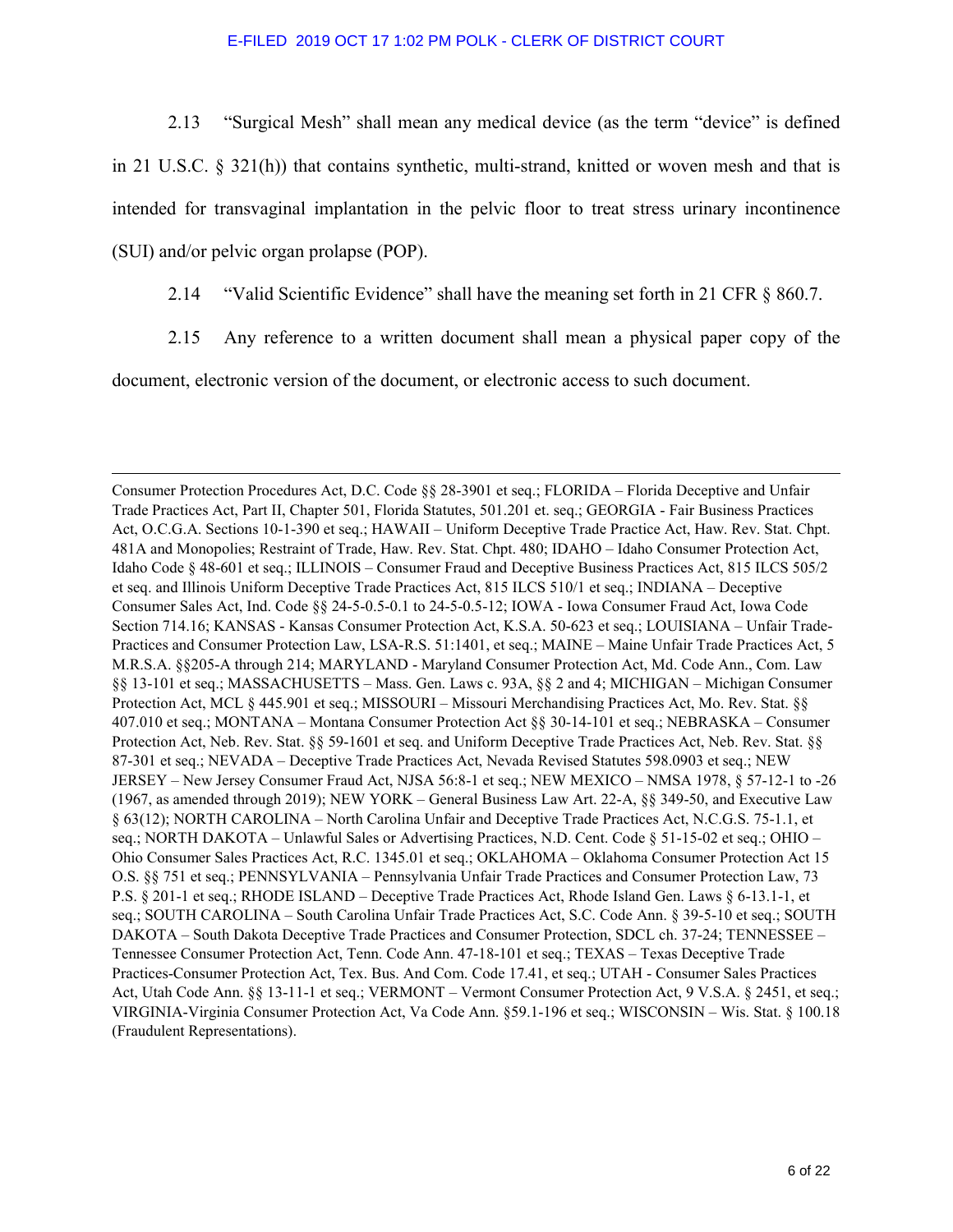### **III. COMPLIANCE PROVISIONS**

### **A. General Provision**

 3.1 Ethicon shall not violate Iowa Code Section 714.16, the Iowa Consumer Fraud Act, in Promoting Surgical Mesh or in any material accompanying its Surgical Mesh.

# **B. Device Labeling: Warnings and Precautions, Adverse Reactions and Other Adverse Reactions**

 The following subsections of Section III shall be effective for five (5) years from the Effective Date of this Judgment.

3.2 As soon as practicable, but no later than 24 months from the Effective Date of this Judgment, Ethicon shall, in addition to disclosing the relevant hazards, contraindications, side effects, and precautions that are set forth in its IFUs as of July 30, 2018, ensure that the IFUs for its Surgical Mesh devices:

(a). Do not represent that the Surgical Mesh provides *in vivo* elasticity, including *in vivo* elasticity in both directions.

(b). Do not represent that the Surgical Mesh will remain soft, supple, or pliable after implantation.

(c). Do not represent that any inflammatory or foreign body reaction is only transient or, in all instances, minimal.

(d). Do not represent that a foreign body reaction "may occur" with implantation of the device, but instead indicate that a foreign body reaction to the device will occur, the extent of which may differ and may result in adverse reactions, which may be ongoing.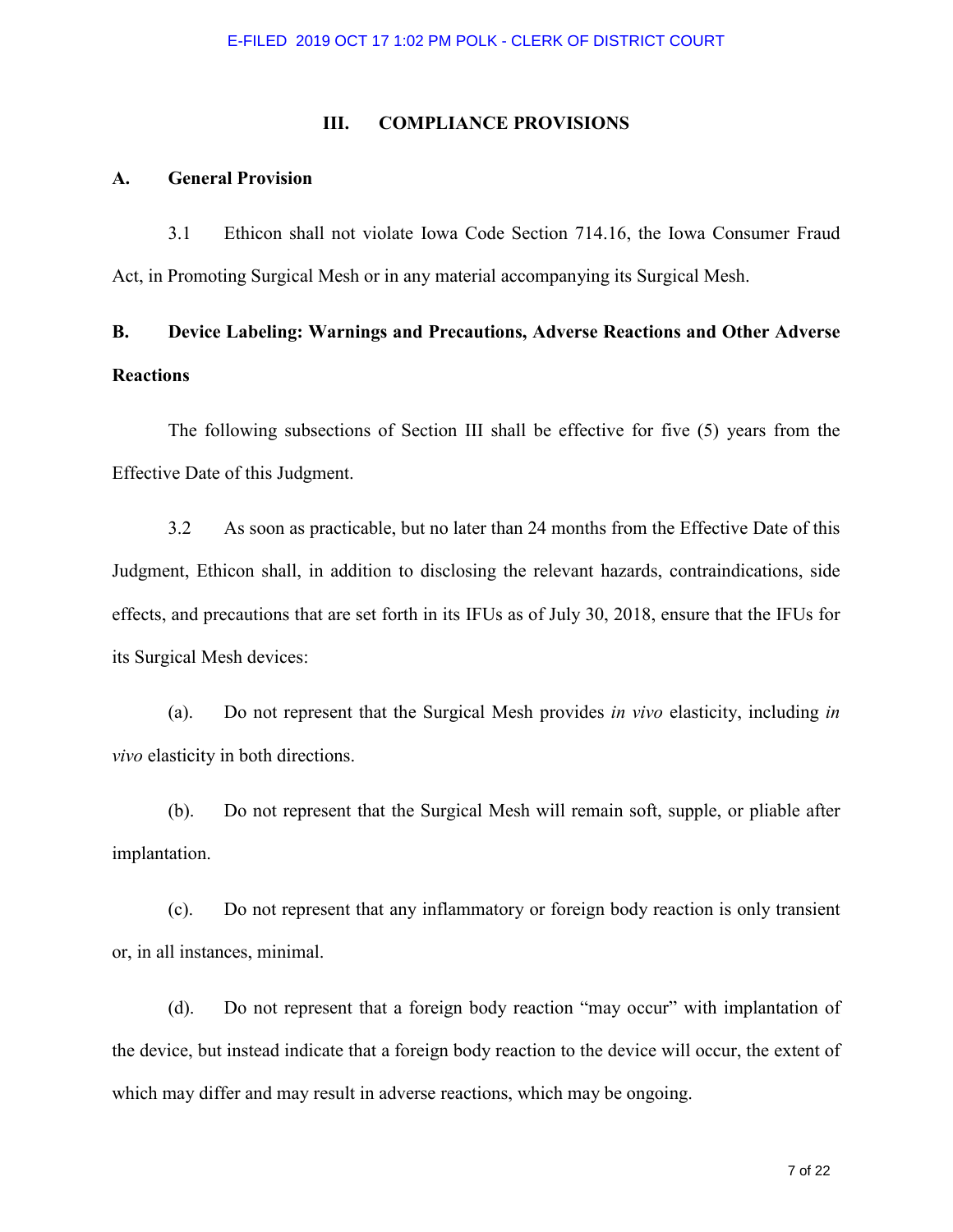(e). State that Risks include fistula formation, inflammation, and ongoing risks of mesh extrusion, exposure, and erosion into the vagina and other structures or organs.

(f). State that Risks include temporary or permanent voiding dysfunction or obstructive voiding in addition to, and independent from, temporary or permanent lower urinary tract obstruction caused by overcorrection.

(g) State that Risks include excessive contraction or shrinkage of the tissue surrounding the mesh.

(h). State that Risks include pain with intercourse and loss of sexual function, which in some patients may not resolve.

(i). State that Risks include that one or more revision surgeries may be necessary to treat complications that result from the implantation of a Surgical Mesh device, that revision surgeries may not resolve the complications, and that revision surgeries are also associated with a risk of adverse reactions.

(j). State that Risks include urge incontinence, including de novo urge incontinence.

(k). State that Risks include a risk of infection following transvaginal implantation.

(l). State that Risks include the risk of vaginal scarring from causes which include, but are not limited to, mesh exposure.

3.3 Risk information contained in any of Ethicon's Surgical Mesh IFUs shall only be removed if such a change is supported by Valid Scientific Evidence or undertaken at the behest of the FDA.

3.4 Ethicon shall evaluate emerging Risk information for Surgical Mesh, and as soon

8 of 22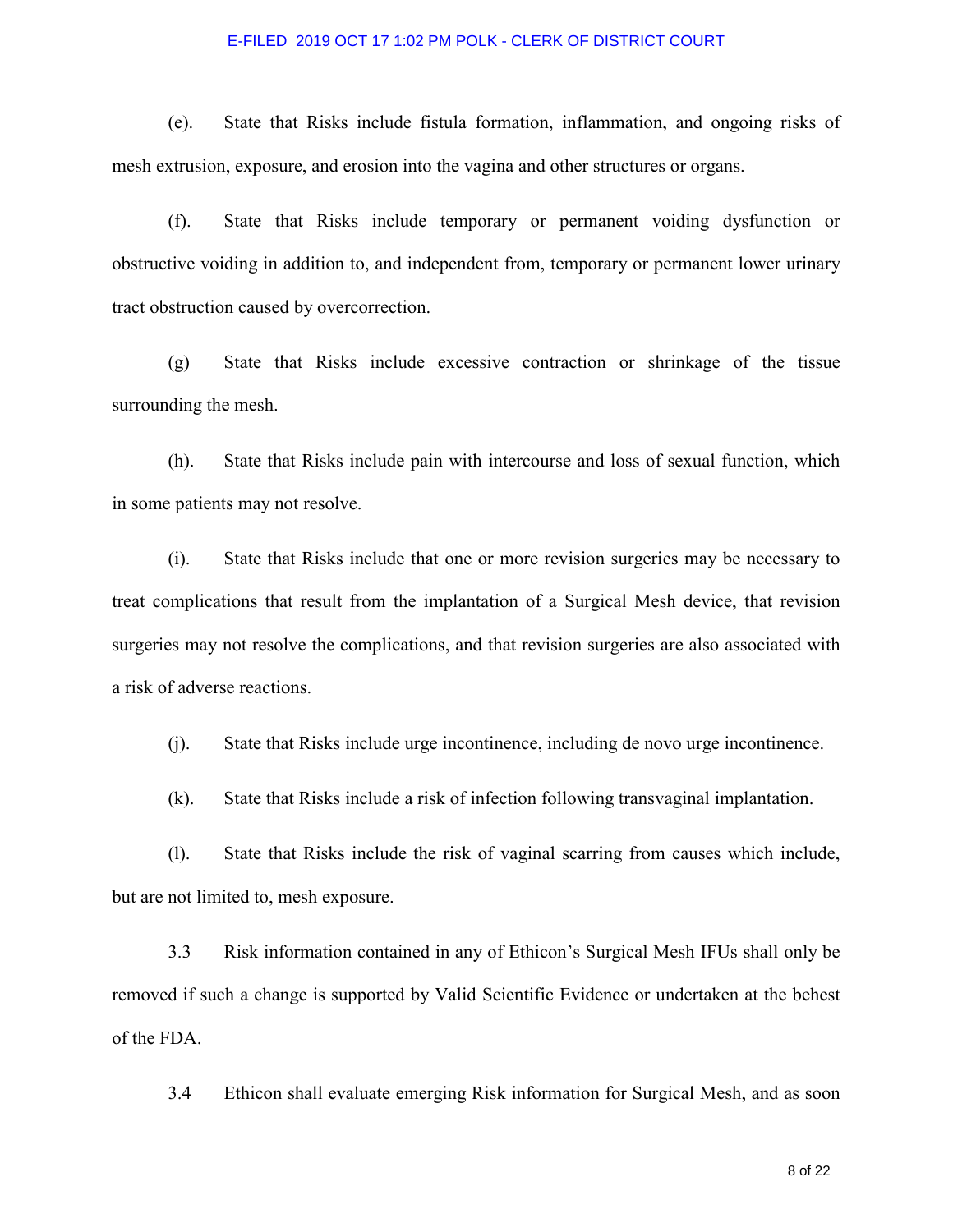as practicable, modify Ethicon's Surgical Mesh IFUs to include any such emerging Risk information and communicate any modification of the Risk information in the Surgical Mesh IFUs to HCPs accordingly, and to the individuals responsible for Ethicon Marketing so as to modify any Promotional communication for Surgical Mesh in accordance with any modified Risk information.

3.5 Ethicon shall ensure that the language within each of its Surgical Mesh IFUs is internally consistent and that the language addressing Risks within a Surgical Mesh IFU is in no way contradicted by, or in any way conflicts with, other language within the IFU.

**C. Promotion** 

3.6 Ethicon shall not make any representations in its Promotion for Surgical Mesh that contradict or are inconsistent with information, including Risk information, contained in the Surgical Mesh IFU or IFUs for the product or products addressed in the Promotion, including as such IFUs are amended pursuant to this Judgment, nor make any representations in its Promotion regarding Surgical Mesh that Ethicon has removed from any of its IFUs pursuant to this Judgment/Order.

3.7 Ethicon shall not, in any Promotion for Surgical Mesh, represent or imply that Risks associated with Surgical Mesh can be eliminated with surgical experience or technique alone unless such claim is supported by Valid Scientific Evidence.

3.8 Ethicon shall not, in any Promotion for Surgical Mesh, misrepresent the extent to which Risks associated with Surgical Mesh are common to pelvic floor or other surgeries.

3.9 Ethicon shall not make any claim comparing the safety or efficacy of the use of Surgical Mesh to any non-mesh procedure unless the claim is supported by Valid Scientific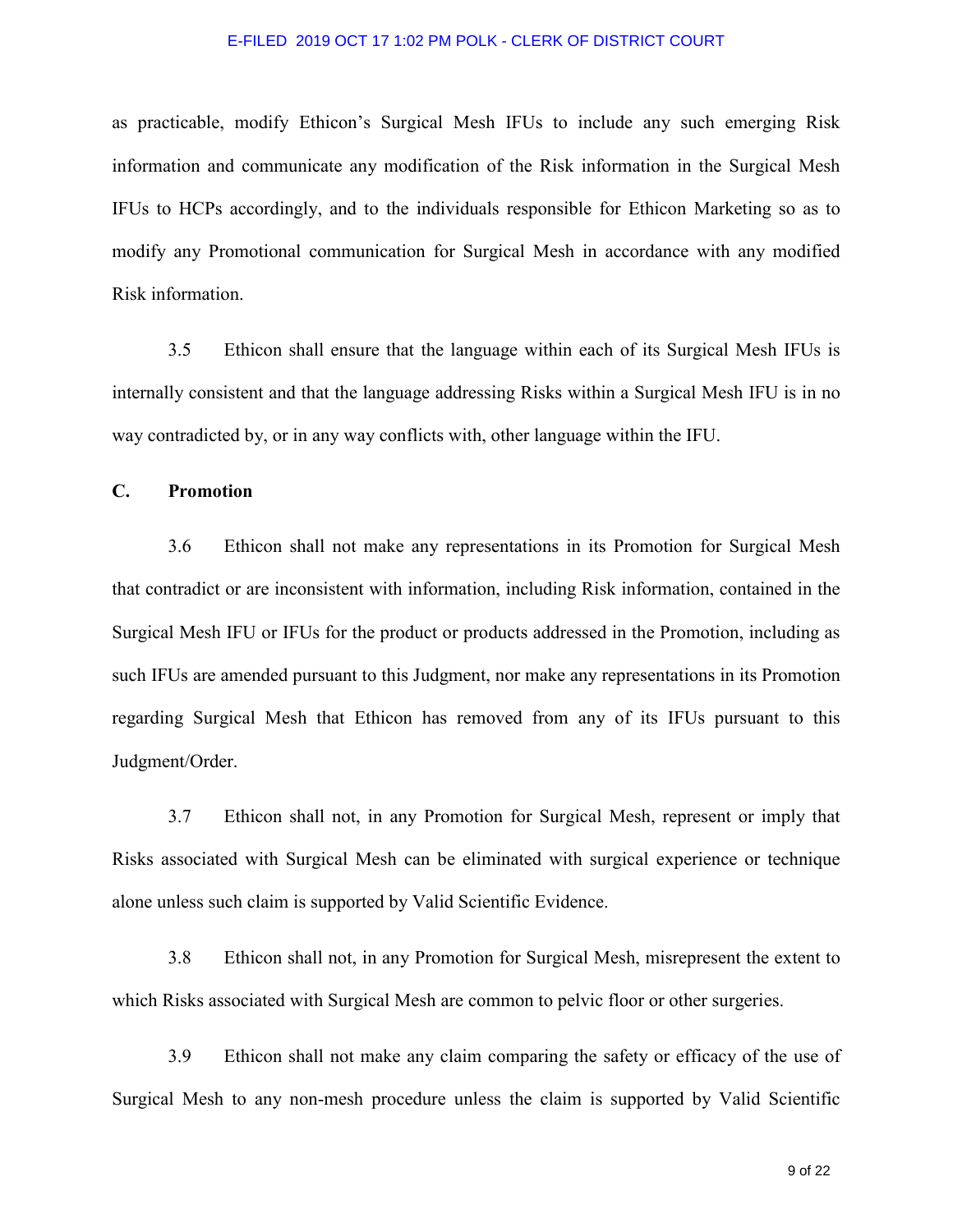Evidence.

3.10 Ethicon shall not represent in any Promotion for Surgical Mesh that Surgical Mesh is "FDA approved" or that it has undergone the FDA's Premarket Approval (PMA) process, including any requirement for clinical trials, unless such is the case. Ethicon shall train each sales representative who promotes or sells any of Ethicon's Surgical Mesh products on the accurate FDA approval or clearance status of each Surgical Mesh product that the sales representative promotes or sells in advance of any such promotion or sale.

3.11 Ethicon shall not, in any Promotion for Surgical Mesh, misrepresent FDA update(s) or communication(s) regarding Surgical Mesh.

3.12 In any written or electronic Promotion that is intended to reach patients, consumers, or Health Care Providers, Ethicon shall include a complete description of Risks set forth in the respective IFU for the Surgical Mesh Product, but in written or electronic Promotion intended for patients or other non-Health Care Providers, in language that is understandable for the consumer or patient.

3.13 In any Promotion that is intended to reach HCPs that addresses any particular aspect of Surgical Mesh which is specifically addressed in the IFU for that Surgical Mesh device, Ethicon shall provide a complete description of the Risks set forth in the respective IFU for the Surgical Mesh Product which the Promotion addresses.

# **D. Health Care Provider Training**

3.14 In any training that Ethicon Sponsors and/or undertakes to provide to any HCP regarding its Surgical Mesh, Ethicon shall ensure that such training informs the HCP about all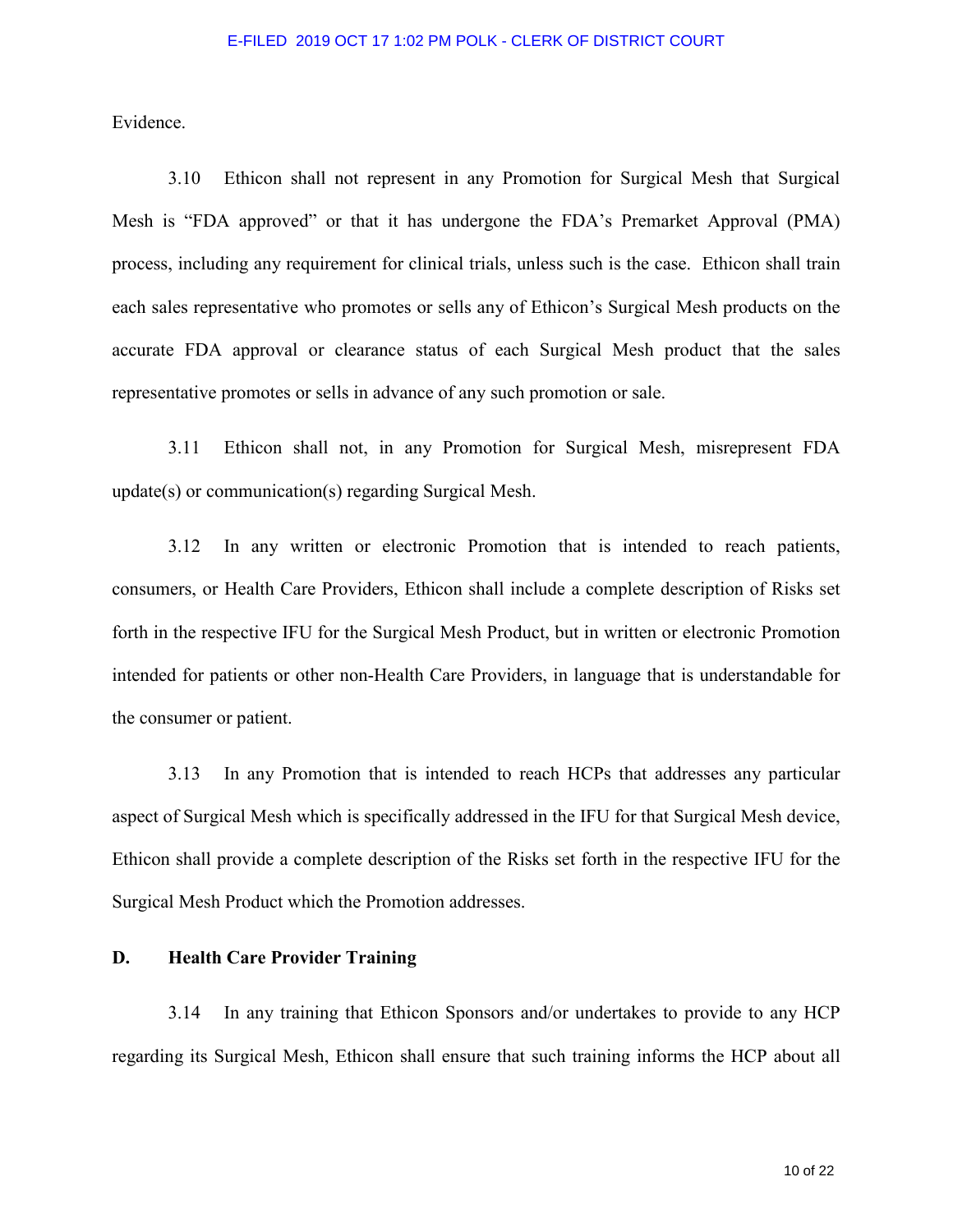Risks included in the applicable IFU. In addition, such training must otherwise comply with the requirements of Subsection C, above.

# **E. Sponsorship**

 3.15 By the following means, Ethicon shall ensure that its Sponsorship of any professional event, training material, clinical program, research, grant, or publication concerning Surgical Mesh is disclosed:

 (a). When submitting a clinical study, clinical data, or pre-clinical data regarding Surgical Mesh for publication, Ethicon shall adhere to the most recent Recommendations for the Conduct, Reporting, Editing, and Publication of Scholarly Work in Medical Journals developed by the International Committee of Medical Journal Editors (ICMJE) guidelines for the naming of authors.

 (b). In all contracts for consulting services regarding Surgical Mesh between Ethicon and any HCP or other author/consultant (hereinafter "HCP Contract"), Ethicon shall include a sponsorship disclosure provision under which the HCP or other author/consultant agrees that he or she shall, in terms and in a manner so as to be clearly noticed and understood by the audience, disclose in any public presentation or submission for publication Ethicon's Sponsorship of the contracted-for activities (including all Sponsorship information required by any publication's conflict disclosure requirements). Ethicon shall also include a disclosure clause in any HCP Contract under which the HCP or other author/consultant acknowledges that Ethicon may publicly report Ethicon's value transfers to him or her.

 3.16 In all Ethicon-sponsored manuscripts, publications, or presentations reporting the results of an Ethicon-sponsored study, Ethicon shall disclose Ethicon's role as a Sponsor, and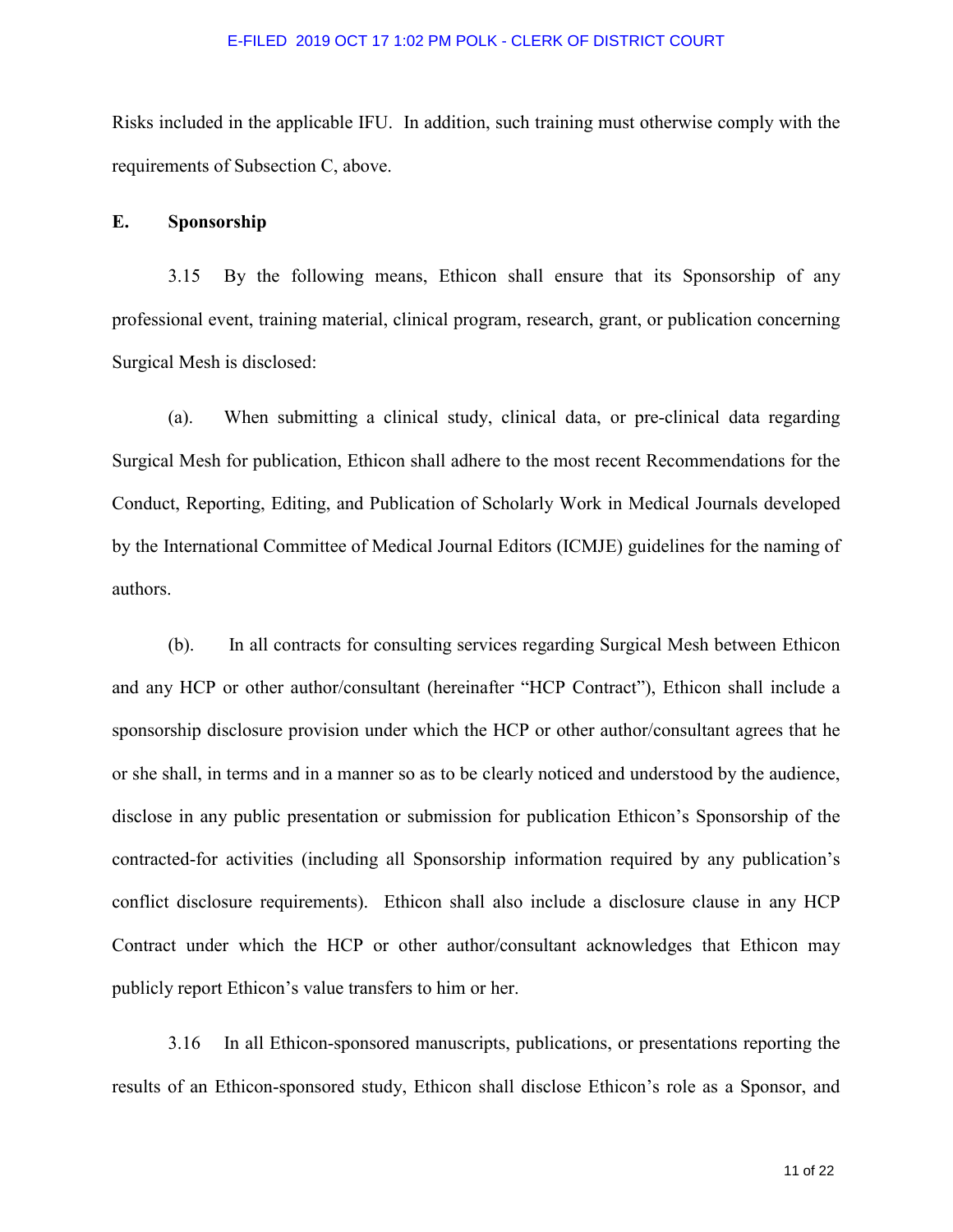any author's potential conflict of interest, consistent with the conflict of interest disclosure requirements of the ICMJE.

# **F. Clinical Research**

 3.17 Ethicon shall, when citing to any clinical study, clinical data, or preclinical data in any Promotion, present a fair balance of that clinical study, clinical data, or preclinical data and disclose any role as a Sponsor.

 3.18 Ethicon shall not use any Promotion that references clinical or preclinical data relating to any of its Surgical Mesh devices over which it has had possession, custody, or control unless Ethicon has retained possession, custody, or control over such clinical data or preclinical data.

# **G. Monitoring and Compliance**

l

3.19 Ethicon shall be responsible for ensuring monitoring and compliance with the provisions of this Judgment.

## **IV. PAYMENT**

4.1 No Later than 30 days after the Effective Date of this Judgment, Defendants shall pay a total amount of One Hundred Sixteen Million Eight Hundred and Sixty Thousand Dollars (\$116,860,000.00) to be divided and paid collectively by Defendants to each Signatory Attorney General of the Multistate Working Group in an amount to be designated by and in the sole discretion of the Multistate Executive Committee.<sup>5</sup> Said payment shall be used by the States as attorneys' fees and other costs of investigation and litigation, or to be placed in, or applied to, the

 $<sup>5</sup>$  The payment to the Signatory Attorney General under this paragraph shall be \$1,884,129.41.</sup>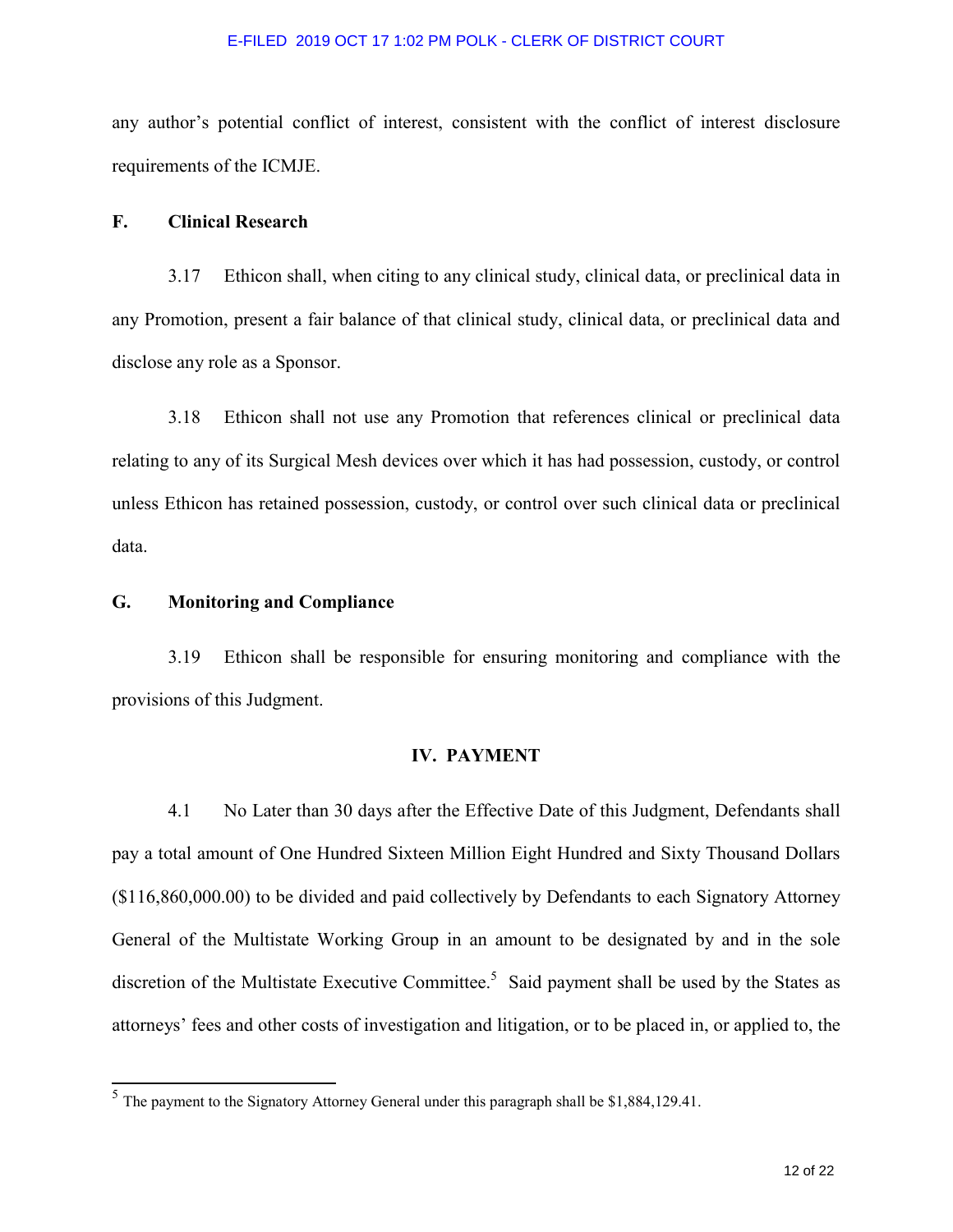consumer protection enforcement including future consumer protection enforcement, consumer education, litigation or local consumer aid fund or revolving fund, used to defray the costs of the inquiry leading hereto, or for any lawful purpose, at the sole discretion of each Signatory Attorney General. The Parties acknowledge that the payment described herein is not a fine, penalty, or payment in lieu thereof.

### **V. ENFORCEMENT**

5.1 For the purposes of resolving disputes with respect to compliance with this Judgment, should any of the Signatory Attorneys General have a reasonable basis to believe that Ethicon has engaged in a practice that violates a provision of this Judgment subsequent to the Effective Date, then such Attorney General shall notify Ethicon in writing of the specific objection, identify with particularity the provision of this Judgment that the practice appears to violate, and give Ethicon thirty (30) days to respond to the notification; provided, however, that a Signatory Attorney General may take any action if the Signatory Attorney General believes that, because of the specific practice, a threat to the health or safety of the public requires immediate action. Upon receipt of written notice, Ethicon shall provide a good-faith written response to the Attorney General notification, containing either a statement explaining why Ethicon believes it is in compliance with the Judgment, or a detailed explanation of how the alleged violation occurred and a statement explaining how Ethicon intends to remedy the alleged breach. Nothing in this Section shall be interpreted to limit the State of Iowa's Civil Investigative Demand ("CID") or investigative subpoena authority, to the extent such authority exists under applicable law, and Defendants reserve all of their rights in responding to a CID or investigative subpoena issued pursuant to such authority.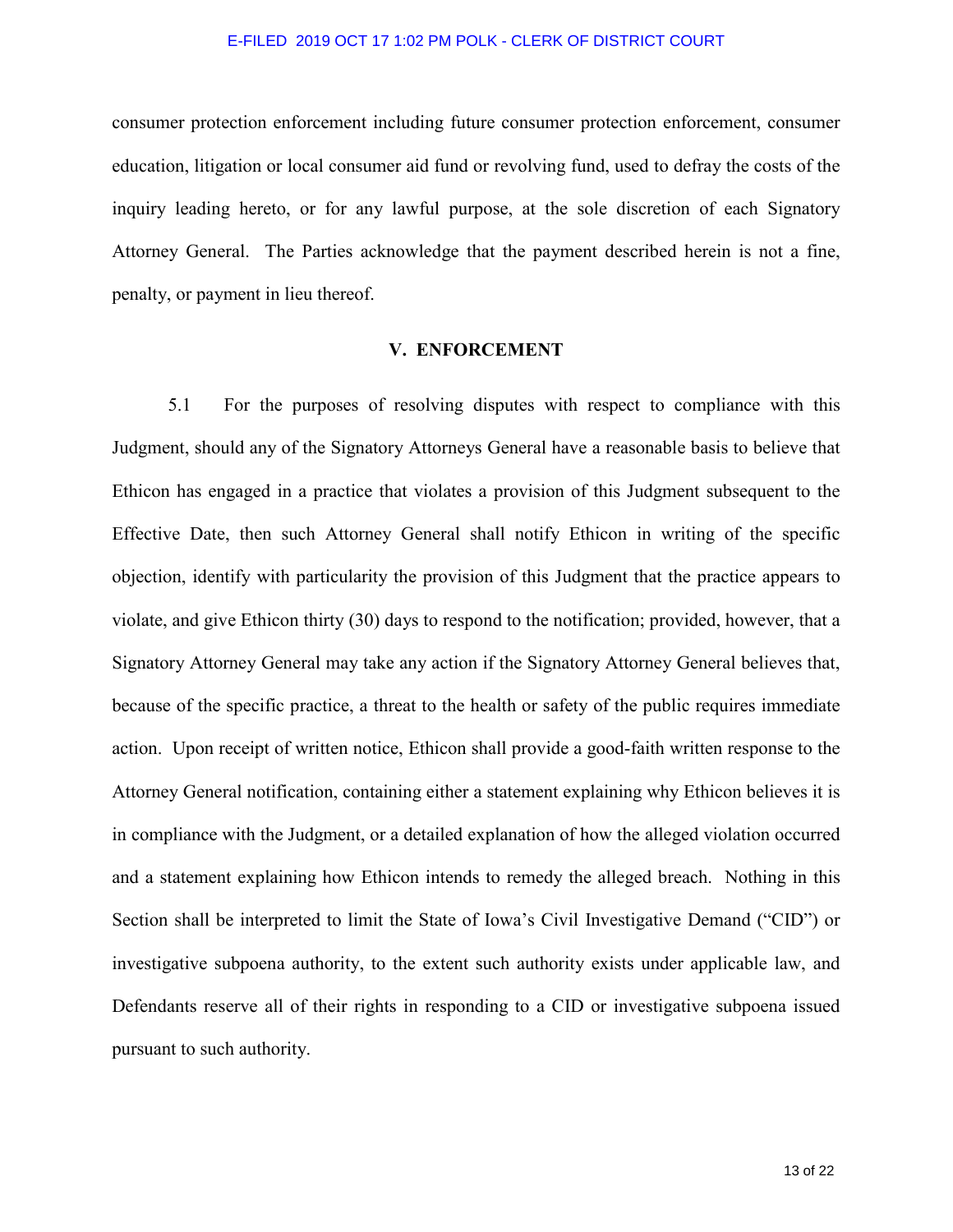5.2 Upon giving Ethicon thirty (30) days to respond to the notification described above, the Signatory Attorney General shall also be permitted reasonable access to inspect and copy relevant, non-privileged, non-work product records and documents in the possession, custody, or control of Ethicon that relate to Ethicon's compliance with each provision of this Judgment pursuant to that State's CID or investigative subpoena authority. If the Signatory Attorney General makes or requests copies of any documents during the course of that inspection, the Signatory Attorney General will provide a list of those documents to Ethicon.

5.3 The State may assert any claim that Ethicon has violated this Judgment in a separate civil action to enforce compliance with this Judgment, or may seek any other relief afforded by law for violations of the Judgment, but only after providing Ethicon an opportunity to respond to the notification described in paragraph 5.1 above; provided, however, that a Signatory Attorney General may take any action if the Signatory Attorney General believes that, because of the specific practice, a threat to the health or safety of the public requires immediate action.

### **VI. RELEASE**

6.1 Released Claims. By its execution of this Judgment, the State of Iowa releases and forever discharges Defendants and their past and present officers, directors, employees, representatives, agents, affiliates, parents, subsidiaries, predecessors, assigns and successors (collectively, the "Releasees") from the following: all civil causes of action, claims, damages, costs, attorney's fees, or penalties that the Iowa Attorney General has asserted or could have asserted against the Releasees under the State Consumer Protection Statutes resulting from the Covered Conduct up to and including the Effective Date.

6.2 Claims Not Covered. Notwithstanding any term of this Judgment, specifically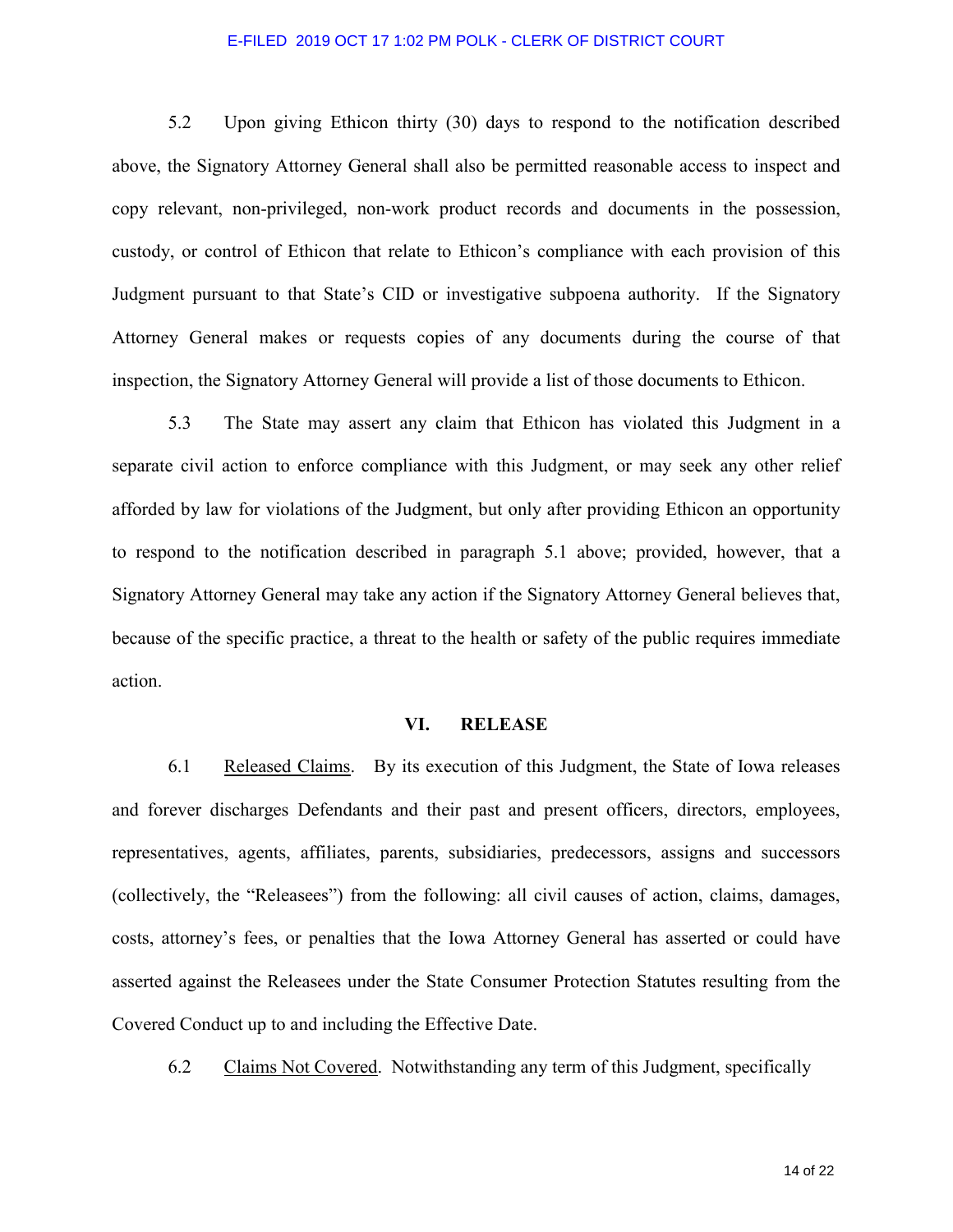reserved and excluded from the release in Paragraph 6.1 as to any entity or person, including Releasees, are any and all of the following:

(a). Any criminal liability that any person or entity, including Releasees, has or may have to the State of Iowa;

(b). Any civil or administrative liability that any person and/or entity, including Releasees, has or may have to the State of Iowa not expressly covered by the release in Subsection 6.1, including, but not limited to, any and all of the following claims:

- i. State or federal antitrust violations;
- ii Claims involving "best price," "average wholesale price," "wholesale acquisition cost," or any reporting practices;
- iii. Medicaid claims, including but not limited to Medicaid fraud or abuse (whether common law, statutory or otherwise), and/or kickback violations related to any state's Medicaid program;
- iv. State false claims violations; and
- v. Claims to enforce the terms and conditions of this Judgment.

(c). Actions of, or on behalf of, state program payors of the State of Iowa arising from the purchase of Surgical Mesh**.**

(d). Any claims individual consumers have or may have under above-cited State Consumer Protection Laws against any person or entity, including the Releasees.

6.3 Nothing contained in this Judgment shall relieve Defendants of the obligations they maintain under any other Judgment or agreement relating to any product.

# **VII. ADDITIONAL PROVISIONS**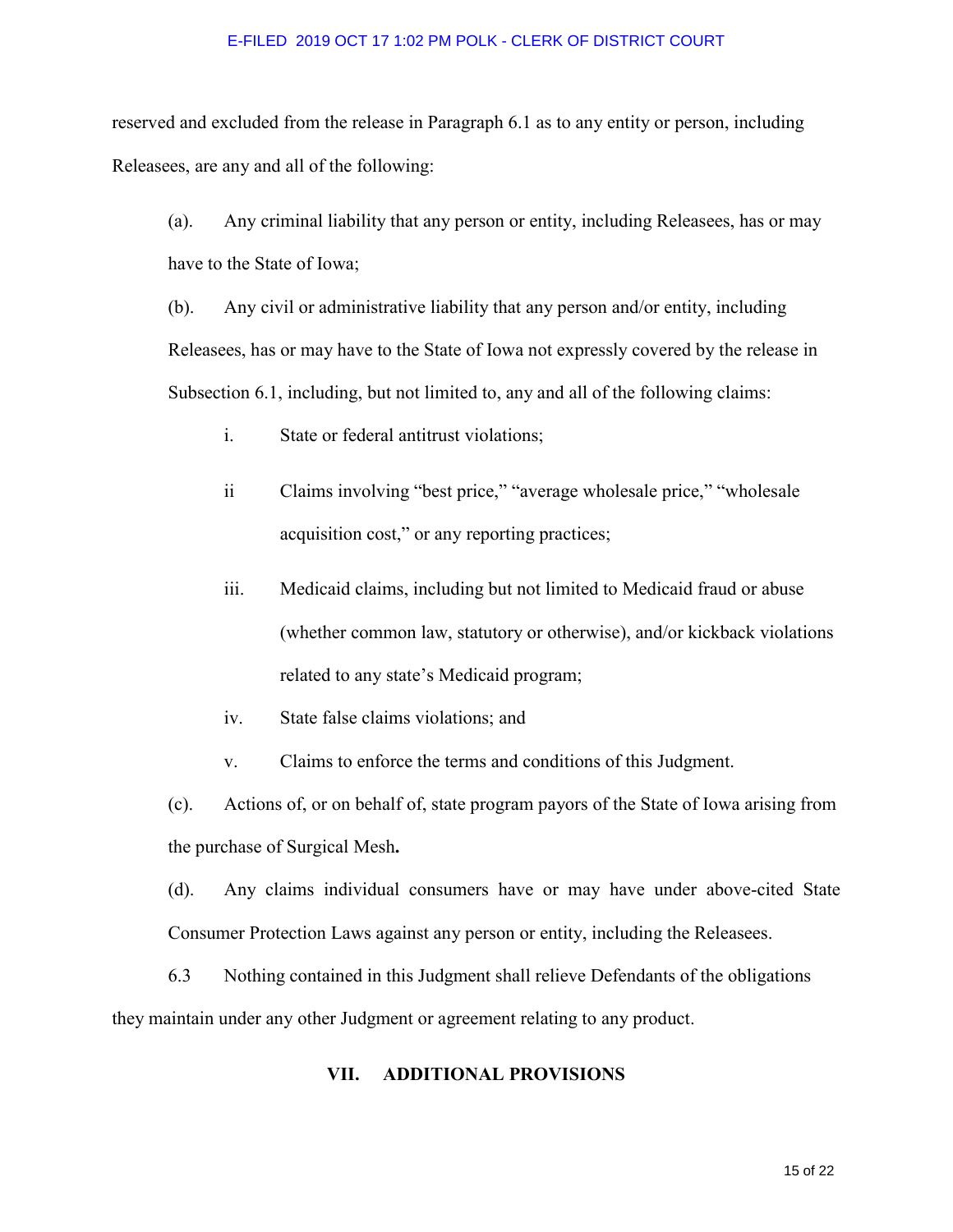7.1 Nothing in this Judgment shall be construed to authorize or require any action by Defendants in violation of applicable federal, state, or other laws.

7.2 Modification. The Judgment may be modified by a stipulation of the Parties, once the stipulation is approved by and becomes a judgment of the Court, or by court proceedings resulting in a modified judgment of the Court.

 7.3 The Defendants shall not cause or encourage third parties, nor knowingly permit third parties acting on the behalf of either Defendant, to engage in practices from which either Defendant is prohibited by this Judgment.

7.4 The acceptance of this Judgment by the Iowa Attorney General shall not be deemed approval by the Iowa Attorney General of any of Defendants' past, present, or future advertising or business practices. Further, neither Defendants nor anyone acting on their behalf shall state or imply, or cause to be stated or implied, that the Iowa Attorney General or any other governmental unit of the State of Iowa has approved, sanctioned or authorized any past, present, or future practice, act, advertisement, or conduct of either Defendant.

7.5 Any failure by any party to this Judgment to insist upon the strict performance by any other party of any of the provisions of this Judgment shall not be deemed a waiver of any of the provisions of this Judgment, and such party, notwithstanding such failure, shall have the right thereafter to insist upon the specific performance of any and all of the provisions of this Judgment.

7.6 Entire Agreement: This Judgment represents the full and complete terms of the settlement entered into by the Parties hereto. In any action undertaken by the Parties, no prior versions of this Judgment and no prior versions of any of its terms that were not entered by the Court in this Judgment, may be introduced for any purpose whatsoever.

16 of 22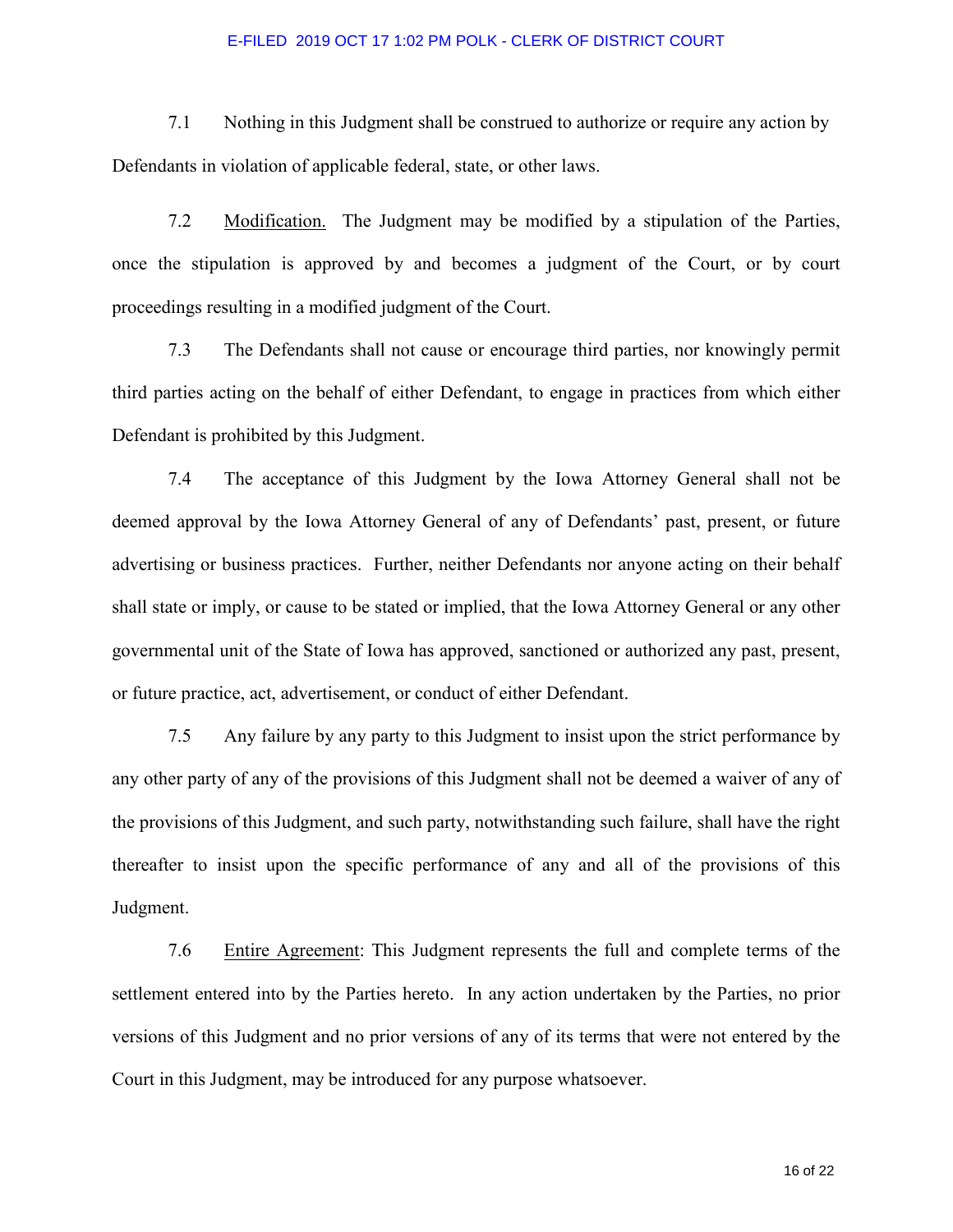7.7 Jurisdiction: This Court retains jurisdiction of this Judgment and the Parties hereto for the purpose of enforcing and modifying this Judgment and for the purpose of granting such additional relief as may be necessary and appropriate.

7.8 Counterparts: This Judgment may be executed in counterparts, and a facsimile or .pdf signature shall be deemed to be, and shall have the same force and effect as, an original signature.

7.9 Notice: All Notices under this Judgment shall be provided to the following via email and Overnight Mail:

Defendants:

William Craco and Shelly Goldklang Johnson & Johnson Law Department One Johnson & Johnson Plaza New Brunswick, NJ 08933  $wcraco@its.jnj.com$ sgoldkla@its.jnj.com

Copy to Defendants' attorneys at O'Melveny & Myers LLP and Covington & Burling LLP via electronic mail sent to: Steve Brody (sbrody@omm.com) Carolyn Kubota (ckubota@cov.com)

Signatory Attorney General:

Director, Consumer Protection Division Iowa Office of the Attorney General 1305 East Walnut Street, 2<sup>nd</sup> floor Des Moines, IA 50319

7.10 To the extent that any provision of this Judgment obligates Defendants to change any policy(ies) or procedure(s) and to the extent not already accomplished, Defendants shall implement the policy(ies) or procedure(s) as soon as reasonably practicable, but no later than 120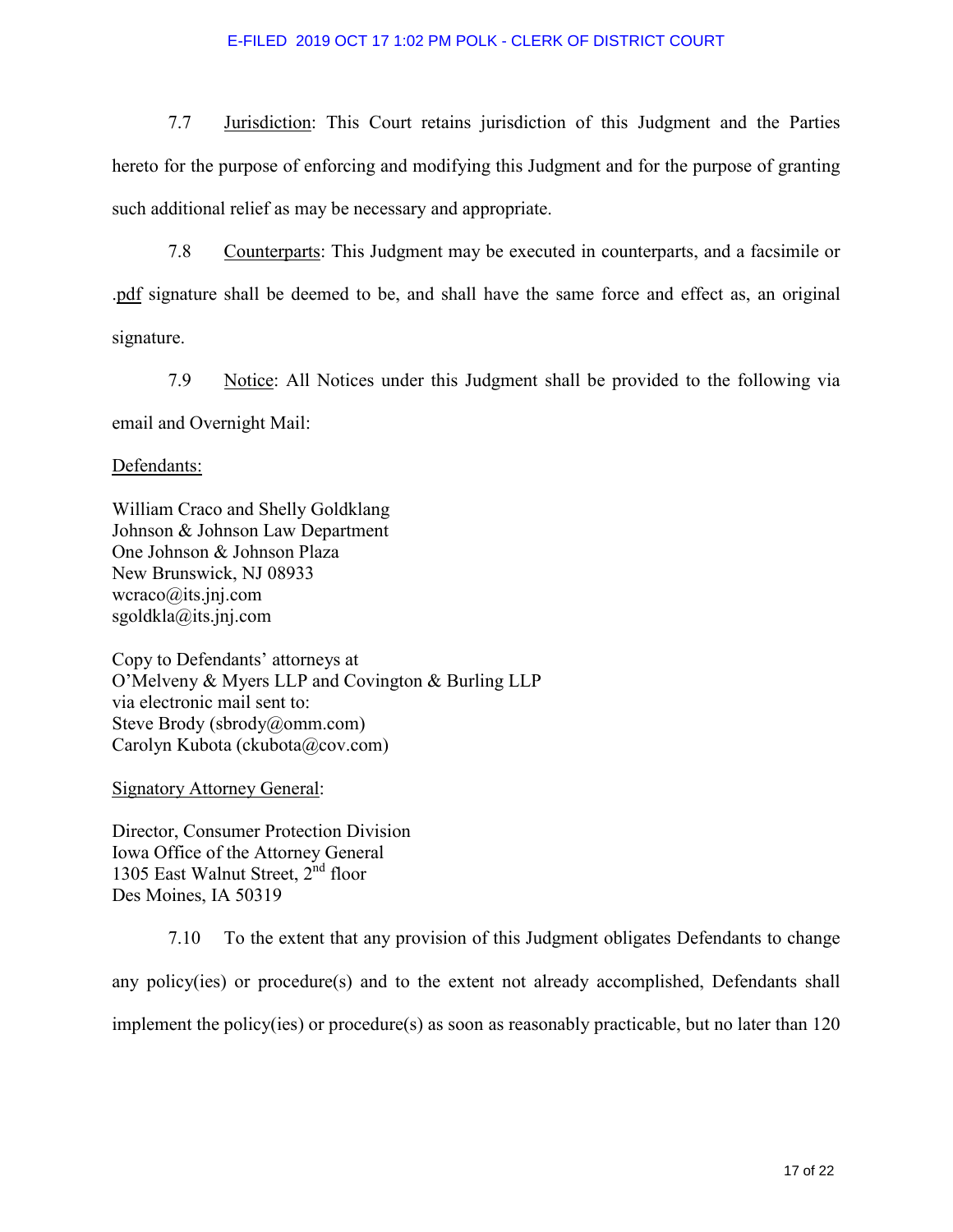days after the Effective Date of this Judgment, unless another period for compliance is specified herein.

# **APPROVAL BY COURT**

APPROVED FOR FILING and SO ORDERED this 17<sup>th</sup> day of October, 2019.

\_*see signature below*\_\_\_\_\_\_\_\_\_\_\_\_\_\_\_\_\_

Judge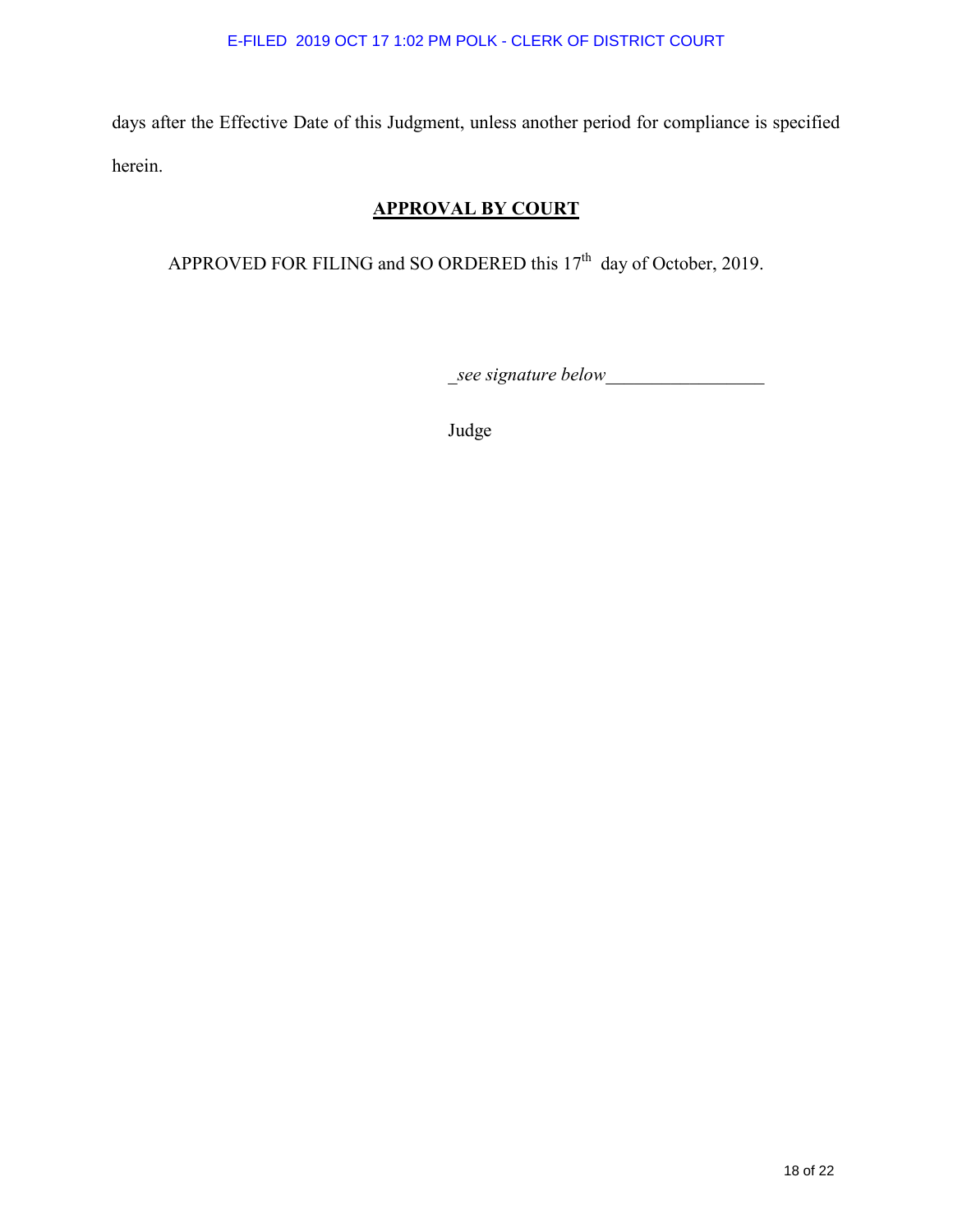**For Plaintiff State of Iowa** 

Date:  $|0|16/19$ 

By:<br>Amy Licht<br>Assistant Attorney General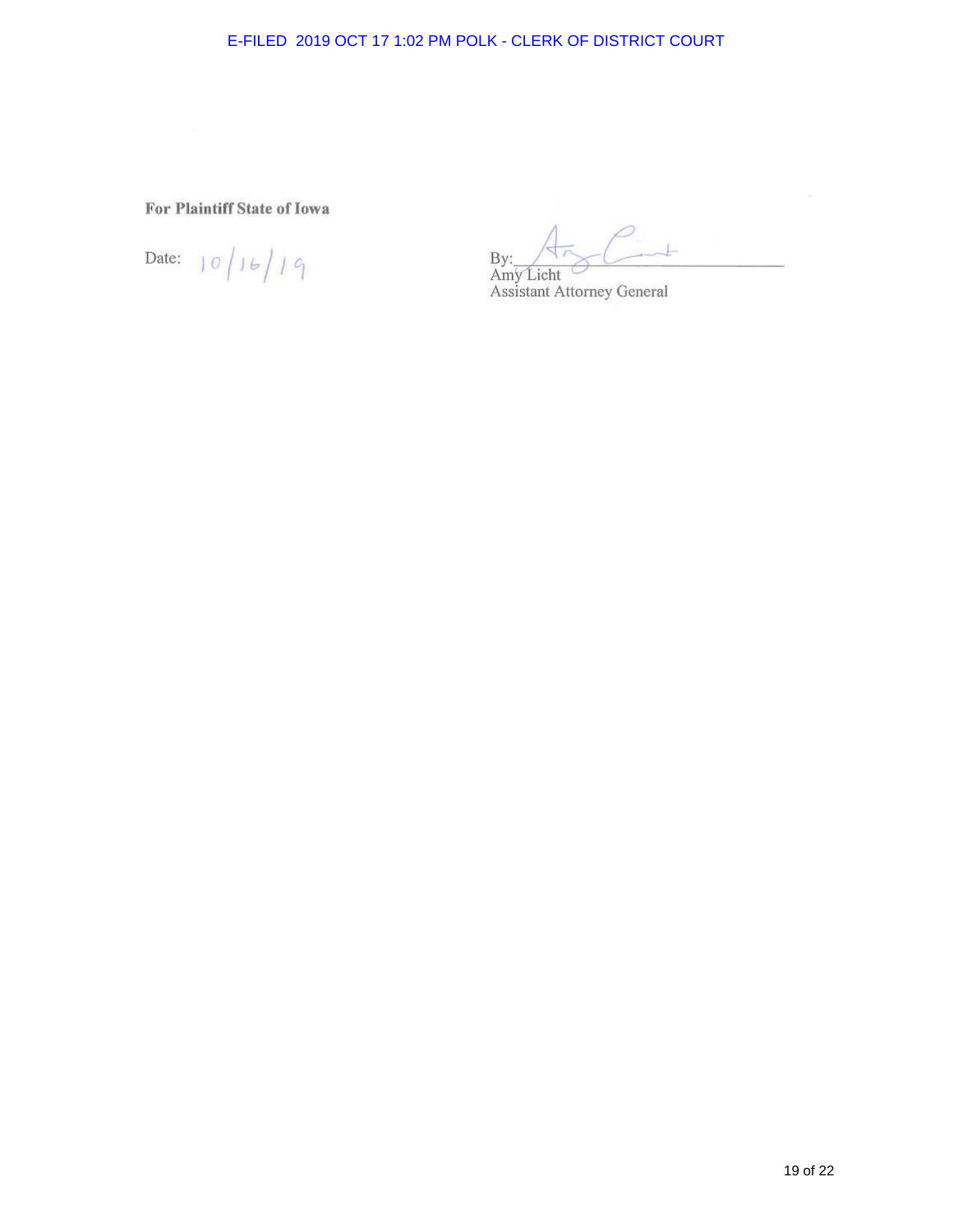**For Defendants** 

Johnson & Johnson

 $10/15/19$ Date:

**Ethicon Inc.** 

 $10/15/19$ Date:

By: Tina French

**Assistant Corporate Secretary** 

By:

Tina French<br>Assistant Corporate Secretary

Date:

By:<br>Stephen D. Brody<br>O'Melveny & Myers Counsel for Defendants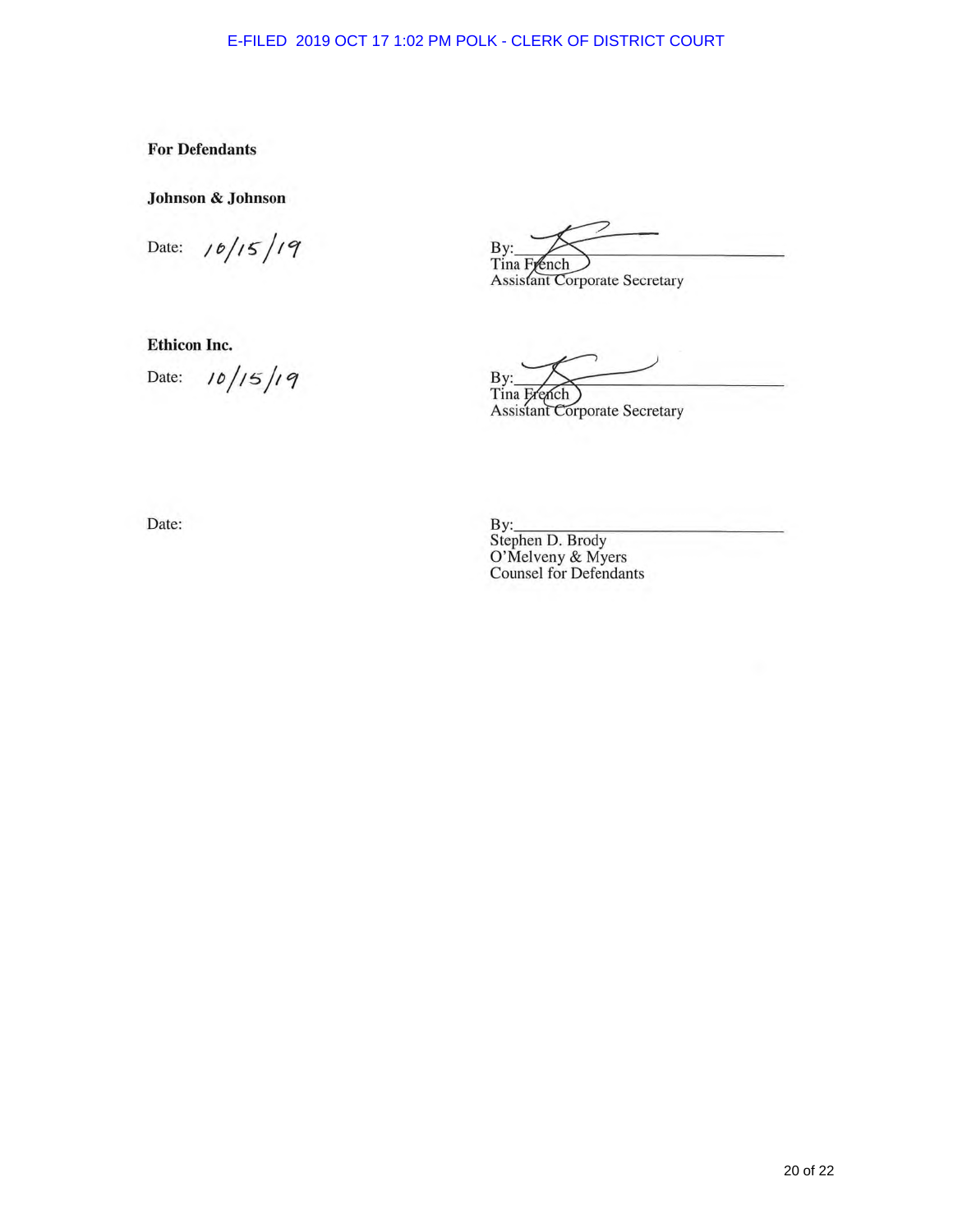# **For Defendants**

### Johnson & Johnson

Date:

By:<br>Tina French **Assistant Corporate Secretary** 

### Ethicon Inc.

Date:

By:<br>Tina French **Assistant Corporate Secretary** 

Jour By: <br>Stephen D Brody<br>O'Melveny & Myers<br>Counsel for Defendants

Date:

'n.